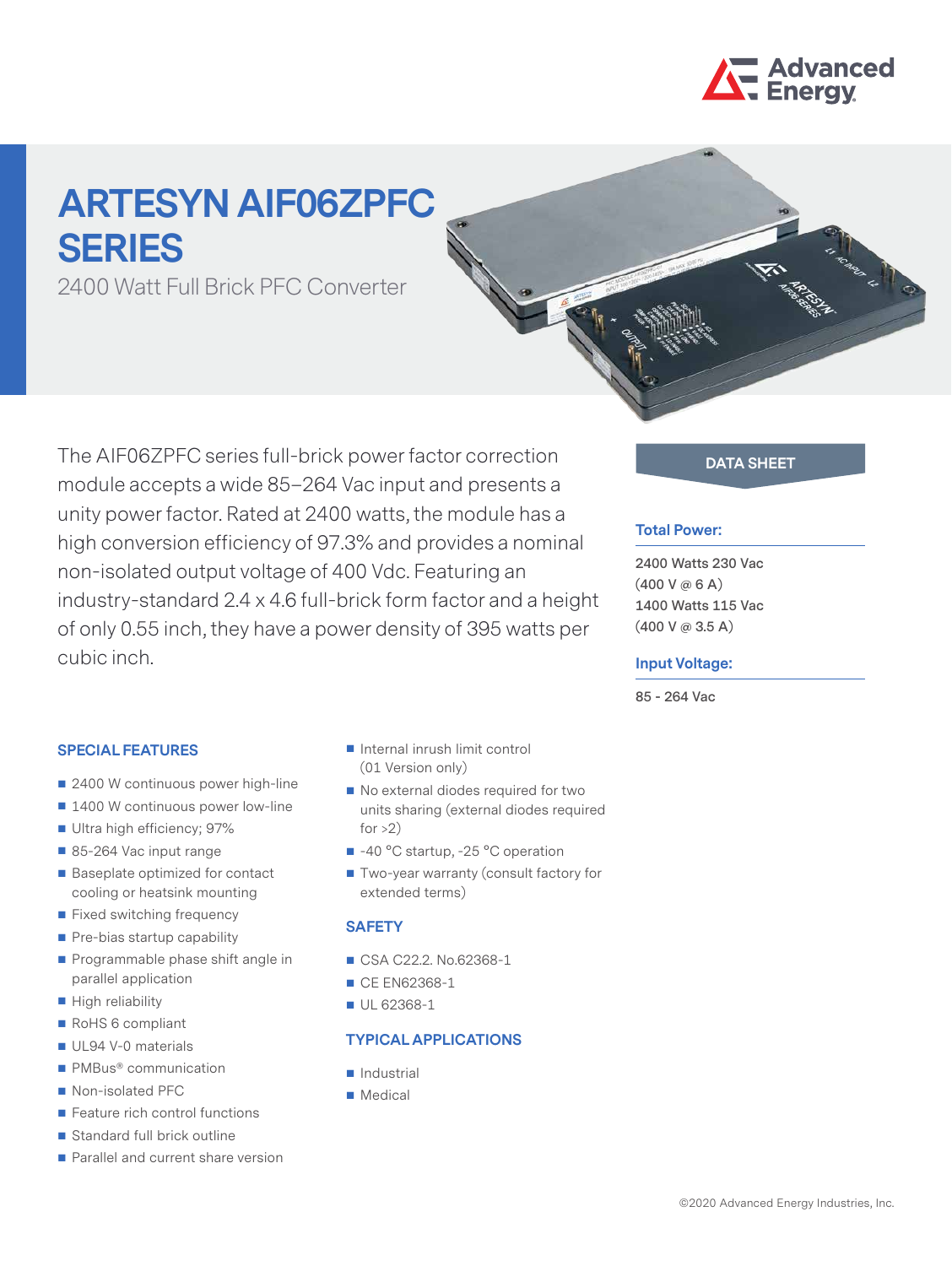# **TECHNICAL DATA**

| <b>Electrical Specifications</b>              |                                                                                                                                          |  |  |  |
|-----------------------------------------------|------------------------------------------------------------------------------------------------------------------------------------------|--|--|--|
| Input                                         |                                                                                                                                          |  |  |  |
| Input voltage                                 | 85 - 264 Vac                                                                                                                             |  |  |  |
| Input surge                                   | 290 Vac / 1s                                                                                                                             |  |  |  |
| Input frequency                               | 50/60 Hz                                                                                                                                 |  |  |  |
| Efficiency                                    | 97% (full load @ 230 Vac)                                                                                                                |  |  |  |
| Total harmonic distortion                     | IEC 61000-3-2 for 1 module; IEC 61000-3-12 for 2 or more modules in parallel                                                             |  |  |  |
| Power factor                                  | 0.99 typical (Po $> 1400$ W)<br>0.97 typical (Po > 700 W)                                                                                |  |  |  |
| Output                                        |                                                                                                                                          |  |  |  |
| Output voltage                                | 400 V Typ<br>Vin pk must be < Vout -10 V                                                                                                 |  |  |  |
| Output voltage load regulation*               | 2% maximum                                                                                                                               |  |  |  |
| Max Output power & current                    | Vin < 180 Vac, Pmax = 1400 W Iomax = 3.5 A<br>180 ≤ Vin < 200 Vac, Pmax = 2200 W, Iomax = 5.5 A Vin ≥ 200 Vac, Pmax = 2400 W Iomax = 6 A |  |  |  |
| Overvoltage protection                        | 450 Vdc max                                                                                                                              |  |  |  |
| Overtemperature protection - baseplate        | 110 °C max                                                                                                                               |  |  |  |
| Overcurrent protection method/OCP operation** | 4.2 A typ @ Vin = 115 Vac 7.2 A typ @ Vin = 230 Vac                                                                                      |  |  |  |
| Peak surge power                              | 17.5 A for 1 mSec                                                                                                                        |  |  |  |
| Output capacitanc                             | 2000 µF max per module                                                                                                                   |  |  |  |
| Aux O/P                                       | 11-13 V @ 20 mA                                                                                                                          |  |  |  |
| Control                                       |                                                                                                                                          |  |  |  |
| Tmon (0.5 V @ 25 °C)                          | 10 mV / °C                                                                                                                               |  |  |  |
| LD enable                                     | Drive output via opto-isolator                                                                                                           |  |  |  |
| PFC enable                                    | TTL compatiable (and CMOS compatible)                                                                                                    |  |  |  |
| Voltage adjust*                               | 330 V to 400 V                                                                                                                           |  |  |  |
| Clock input***                                | 280 kHz ± 5%                                                                                                                             |  |  |  |
| Clock output                                  | 280 kHz ± 5%                                                                                                                             |  |  |  |
| Cmon output                                   | 0.3 V/A                                                                                                                                  |  |  |  |
| Unit startup time                             | 2 seconds max (01 Version only)                                                                                                          |  |  |  |

\* V\_ADJ set with 0.1% accuracy resistor \*\* OCP latching at 230 Vac; OCP auto-recovery at 115 Vac \*\*\* CLK\_IN signal is 3.3 V logic

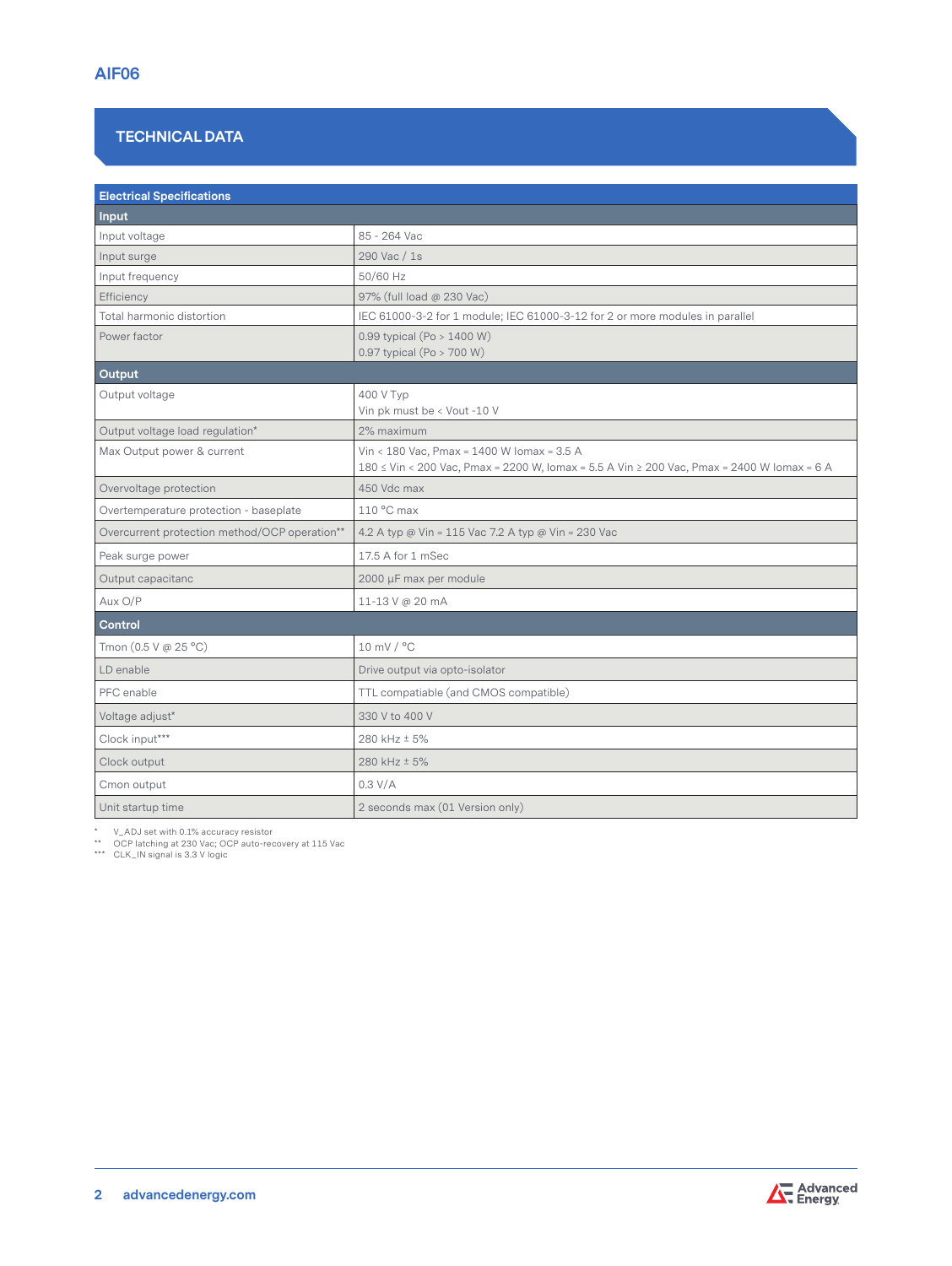## **TECHNICAL DATA (CONTINUED)**

| <b>General Specifications</b>                |                                                                   |  |  |  |  |
|----------------------------------------------|-------------------------------------------------------------------|--|--|--|--|
| Unit weight                                  | 9.4 oz/ 266 g typical and 11.3 oz / 320 g maximum                 |  |  |  |  |
| Ambinet temperature - low                    |                                                                   |  |  |  |  |
| Startup                                      | $-40$ °C min                                                      |  |  |  |  |
| Operational                                  | $-25$ °C min                                                      |  |  |  |  |
| Maximum operational baseplate temperature    | 100 °C                                                            |  |  |  |  |
| Storage temperature                          | $-40$ °C to 110 °C max                                            |  |  |  |  |
| Operational altitude according to IEC62368-1 | 4,000 M maximum (pollution degree II, basic insulation, 240 Vrms) |  |  |  |  |

#### **MECHANICAL DRAWINGS**



| Pin Assignments    |                 |    |               |    |                          |          |           |  |  |
|--------------------|-----------------|----|---------------|----|--------------------------|----------|-----------|--|--|
| Input (AC)         |                 |    | Output (DC)   |    |                          |          |           |  |  |
| 31                 |                 | L1 |               | 21 |                          | Positive |           |  |  |
| 32                 |                 | L1 |               | 22 |                          | Positive |           |  |  |
| 33                 |                 | L2 |               | 23 |                          | Negative |           |  |  |
| 34                 |                 | L2 |               | 24 |                          | Negative |           |  |  |
| <b>Control Pin</b> |                 |    |               |    |                          |          |           |  |  |
|                    | PV AUX -        | 5  | CLK OUT       | 9  | SCL                      | 13       | S GND     |  |  |
| $\overline{2}$     | <b>TEMP MON</b> | 6  | <b>CLK IN</b> | 10 | I <sup>2</sup> C ADDRESS | 14       | PFW       |  |  |
| 3                  | C MON           |    | PV AUX +      | 11 | V ADJ                    | 15       | LD ENABLE |  |  |
| 4                  | C SHARE         | 8  | <b>SDA</b>    | 12 | PFW ADJ                  | 16       | PF ENABLE |  |  |

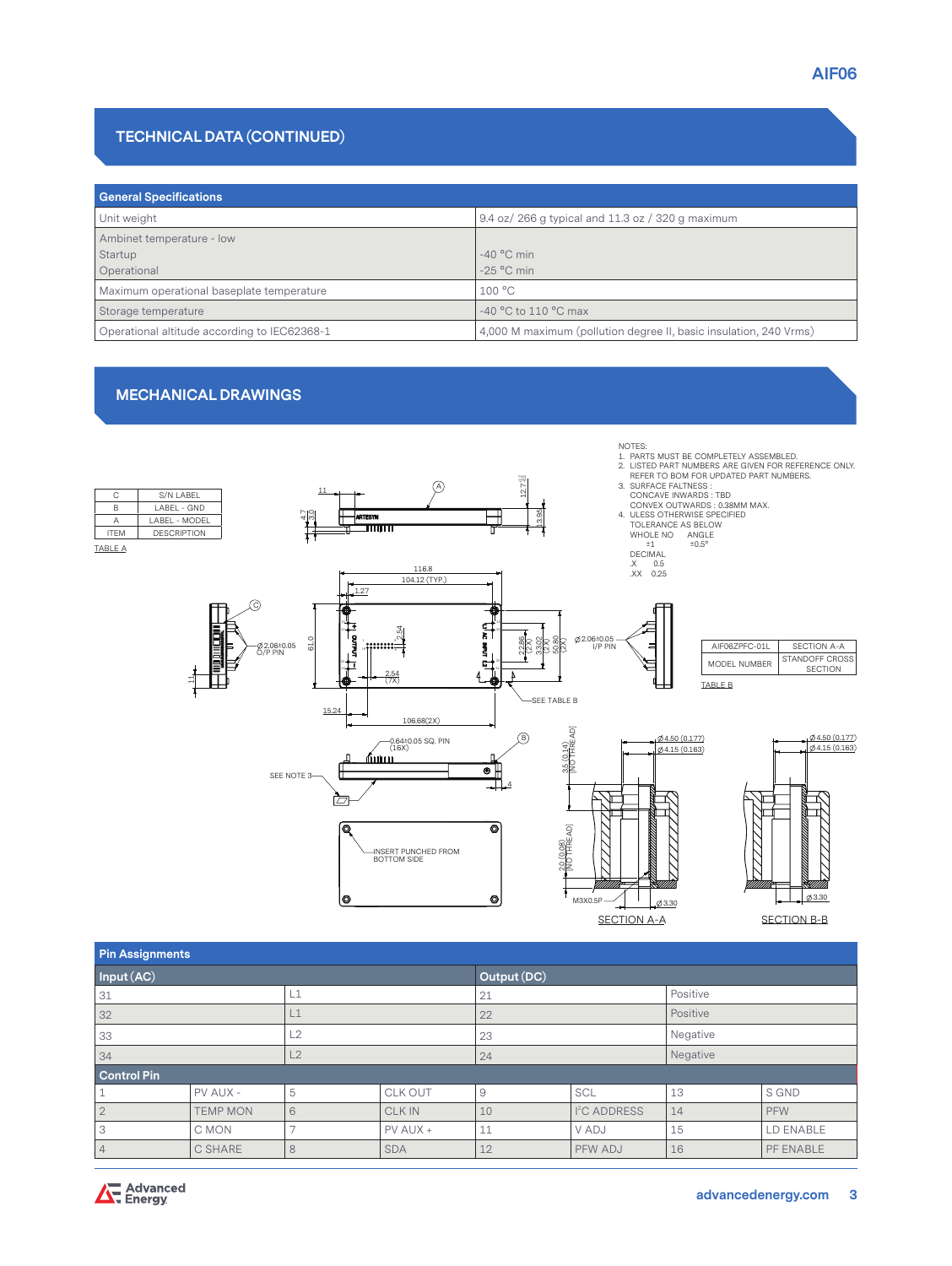# **MECHANICAL DRAWINGS (CONTINUED)**

| <b>Ordering Information</b>                 |         |                       |                         |  |  |  |  |
|---------------------------------------------|---------|-----------------------|-------------------------|--|--|--|--|
| <b>Model Number</b><br><b>Input Voltage</b> |         |                       | <b>Efficiency</b>       |  |  |  |  |
| 85 - 264 Vac                                | 400 Vdc | 6 A                   | 97% @ 230 Vac full load |  |  |  |  |
| 85 - 264 Vac                                | 400 Vdc | 6 A                   | 97% @ 230 Vac full load |  |  |  |  |
|                                             |         | <b>Output Voltage</b> | <b>Output Current</b>   |  |  |  |  |

AIF06ZPFC-01L Single module operation and 2-module power sharing operation (TBC), Positive enable, RoHS-6, Threaded-inserts for mounting<br>AIF06ZPFC-01NL Single module operation and 2-module power sharing operation (TBC), Ne AIF06ZPFC-01NL Single module operation and 2-module power sharing operation (TBC), Negative enable, RoHS-6, Threaded-inserts for mounting<br>AIF06ZPFC-02L 3 to 10 module power sharing operation, external diodes required, Posi AIF06ZPFC-02L 3 to 10 module power sharing operation, external diodes required, Positive enable, RoHS-6, Threaded-inserts for mounting 3 to 10 module power sharing operation, external diodes required, Negative enable, RoHS-6, Threaded-inserts for mounting AIF06ZPFC-01NTL Single module operation or 2-module power sharing operation (TBC), Positive enable, RoHS-6, Non-Threaded-inserts for mounting AIF06ZPFC-01NNTL Single module operation or 2-module power sharing operation (TBC), Negative enable, RoHS-6, Non-Threaded-inserts for mounting AIF06ZPFC-02NTL 3 to 10 module power sharing operation, external diodes required, Positive enable, RoHS-6, Non-Threaded-inserts for mounting AIF06ZPFC-02NNTL 3 to 10 module power sharing operation, external diodes required, Negative enable, RoHS-6, Non-Threaded-inserts for mounting